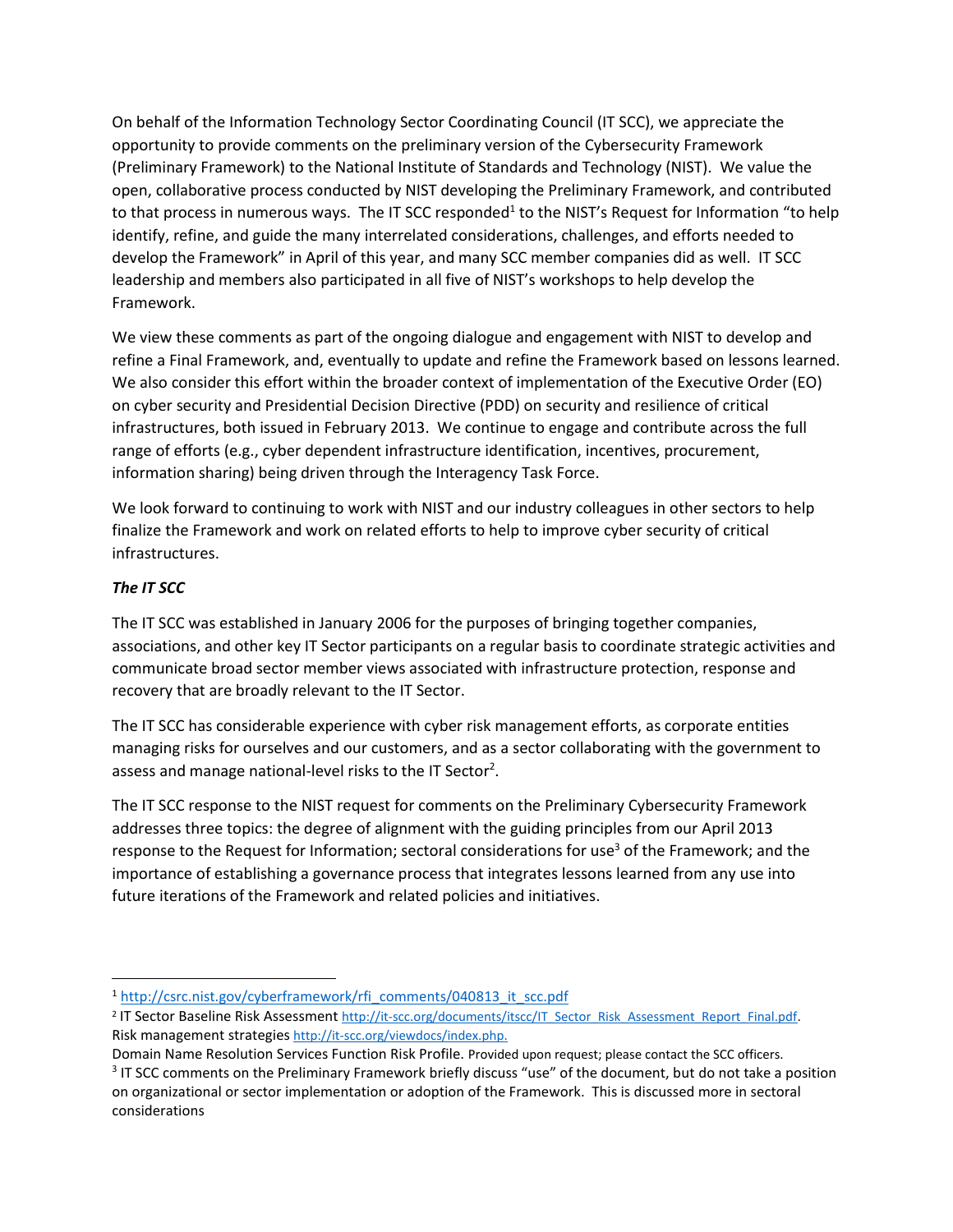## *Alignment with IT SCC recommended guiding principles*

The IT SCC suggested the Framework must have defined specific security objectives; include a complete and repeatable risk-based approach for assessing and prioritizing cyber risks to critical infrastructure; ensure maximum flexibility for critical infrastructure owners and operators in their efforts manage risks using security outcomes and global, consensus-based standards; and be domestically and internationally relevant.

- Defined Security Objectives. The IT SCC suggested that "government and private sector must have a clear and common view on the desired security objectives(s) the Framework is seeking to achieve," and suggested that there were at least two distinct, but related, security objectives to consider in the context of improving the cyber security of critical infrastructure: baseline cyber security, or "cyber security hygiene," and more significant, or "greatest" cyber risks presented by advanced threats. The Preliminary Framework states it "provides guidance to an organization on managing cybersecurity risks," but does not as clearly define the security objective(s) it is seeking to advance within these organizations.
- Risk-based. Entities, including those who own or operate are critical infrastructure, have differing business models and changing technology infrastructure, and each faces a unique risk landscape. As such, the IT SCC suggested that "the Framework must recognize that risk profiles, risk tolerance, and resources to manage risks will – *and should* - differ across sectors and within sectors' functions, for critical infrastructure." The Preliminary Framework highlights the importance of risk management and explicitly acknowledges variations in business models and risks, and risk tolerance.
- Flexible. In the IT Sector's experience, mandating specific practices and driving universal and consistent application is not an effective approach to cyber risk management. The IT SCC suggested that "the Framework must establish desired outcomes and identify relevant global standards that are cost-effective and may help to achieve those outcomes, rather than defining a list of specific standards, controls, or measures that must be applied." The security focused guidance in the Core of the Preliminary Framework is founded on outcomes and references broadly recognized international standards; the cost effectiveness of the approach is not yet clear.
- Domestic and International Relevance. The IT suggested it was " it is essential that the Framework to define risk assessment and management approaches and standards that advance not only the interests of the United States, but also functions as an example of how to improve cyber security while maintaining and promoting innovative open markets for the benefit of all. Leveraging global standards will provide value beyond the border of the United States and the companies who operate here, and will help sustain free-trade environment." The Preliminary Framework includes broadly recognized global standards, and we believe that maintaining this approach will increase the likelihood that the Framework, once in use, could fulfill the intent of this principle.

The IT SCC's RFI response also discussed attributes for national-level approaches to assess and manage critical infrastructure cyber security, but since the Preliminary Framework focuses on organizational risks, those concepts are not as applicable.